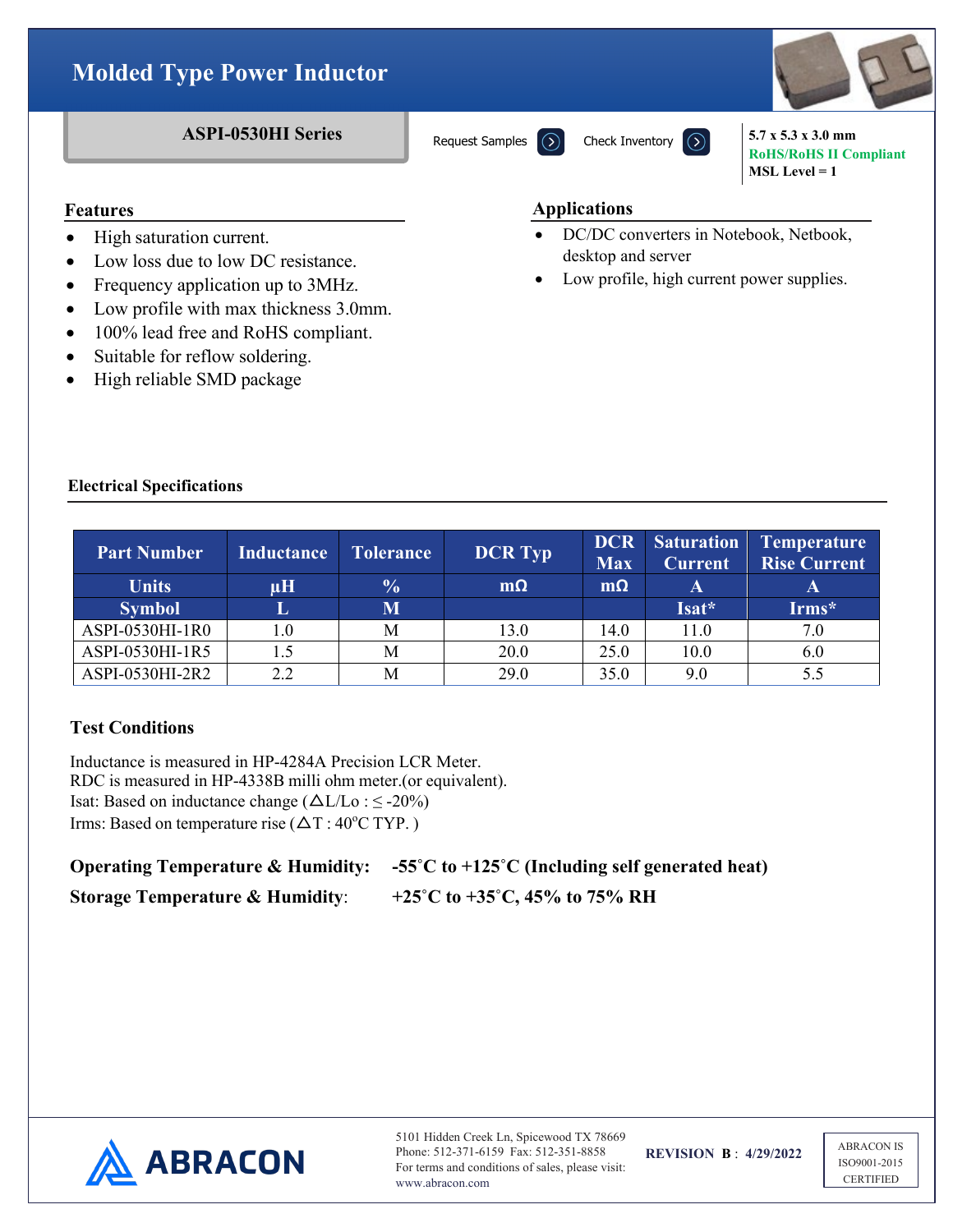

#### **Performance Graphs**



**ABRACON** 

5101 Hidden Creek Ln, Spicewood TX 78669 Phone: 512-371-6159 Fax: 512-351-8858 For terms and conditions of sales, please visit: www.abracon.com

**REVISION B** : **4/29/2022**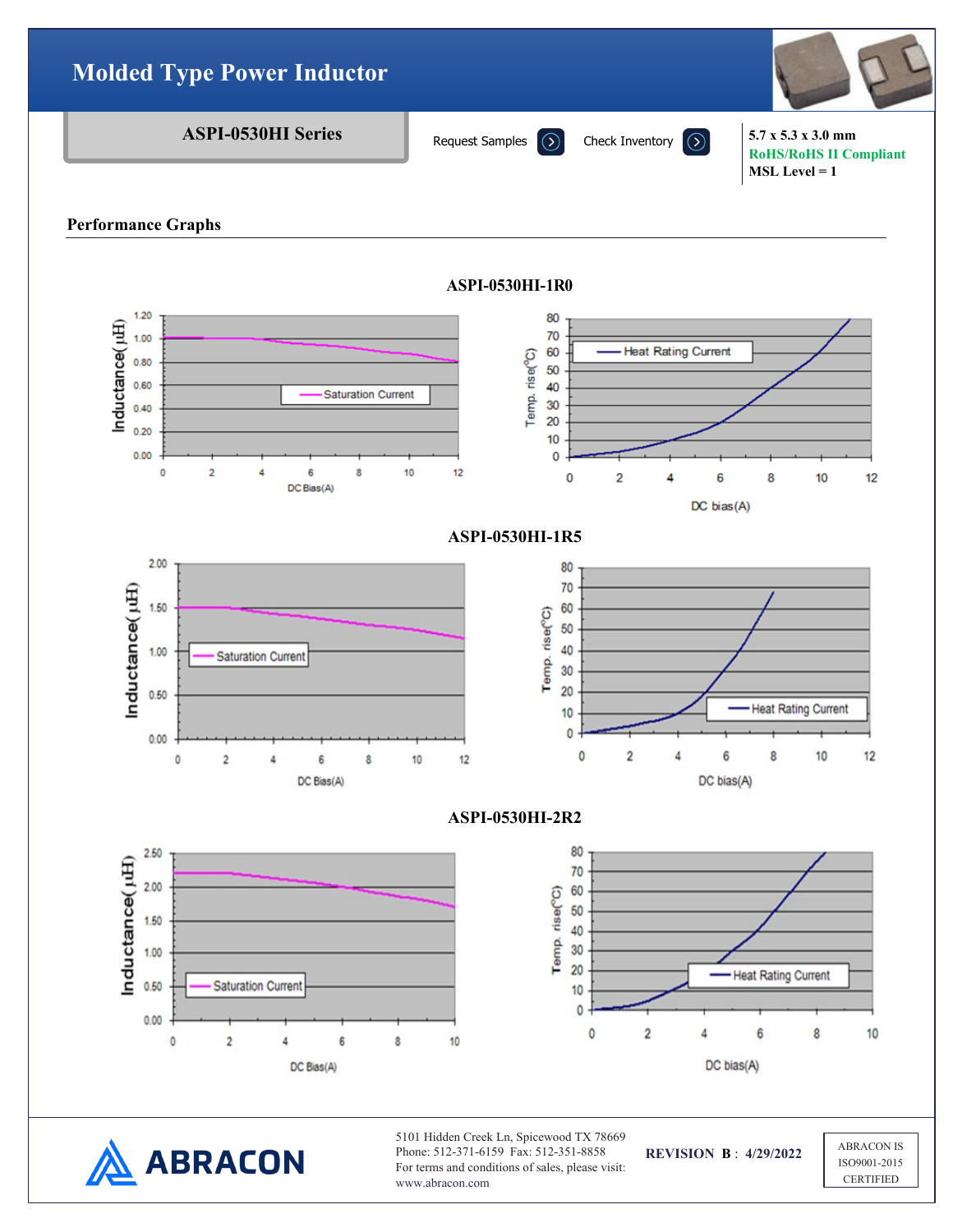

### **Mechanical Specifications**



| . .                      | ט              |         |               |                |
|--------------------------|----------------|---------|---------------|----------------|
| $^{\prime}$ ±0.30<br>5.7 | $5.3 \pm 0.40$ | 3.0 MAX | $2.2 \pm 0.5$ | $1.2 \pm 0.50$ |

### **Recommended Land Pattern**



| $7.0$ Typ | $3.0$ Typ | $2.5$ Typ |
|-----------|-----------|-----------|

 **Dimensions: mm**

### **Part Number Identification**



www.abracon.com

ISO9001-2015 **CERTIFIED**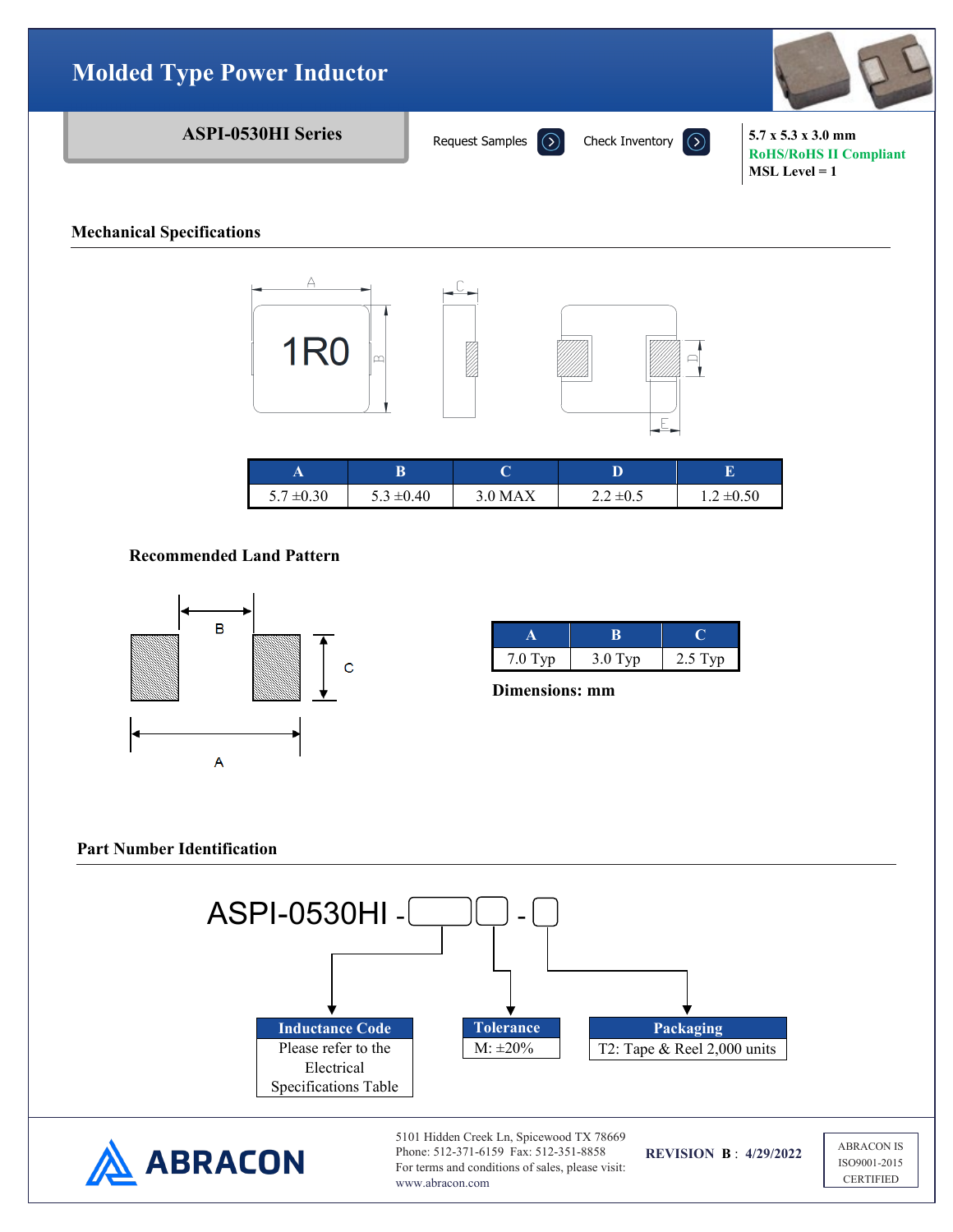

**Reflow Profile**



| <b>Zone</b> | <b>Description</b> | <b>Temperature</b>                                  | <b>Times</b>       |
|-------------|--------------------|-----------------------------------------------------|--------------------|
|             | Preheat            | $T_{SMIN} \sim T_{SMAX}$<br>$150^{\circ}$ C ~ 200°C | $60 \sim 120$ sec. |
|             | Reflow             | $T_{L}$<br>$200^{\circ}$ C                          | $20 \text{ sec.}$  |
|             | Peak heat          | $T_{P}$<br>$250^{\circ}$ C                          | 3 sec. MAX         |



5101 Hidden Creek Ln, Spicewood TX 78669 Phone: 512-371-6159 Fax: 512-351-8858 For terms and conditions of sales, please visit: www.abracon.com

**REVISION B** : **4/29/2022**